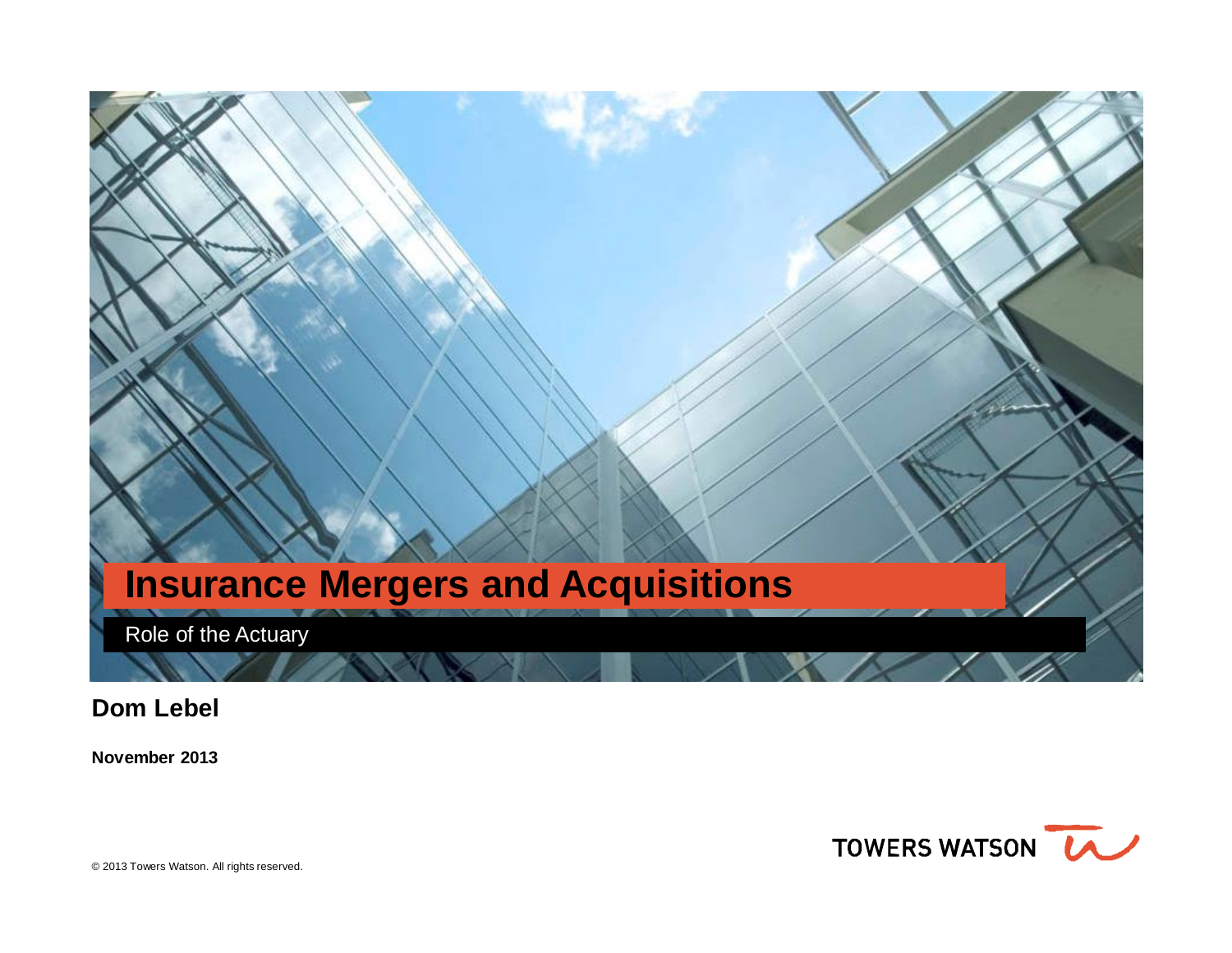# **Actuaries play a critical role on both sides – buy-side and sell-side of life insurance M&A transactions**

This session will discuss the M&A lifecycle and current trends from the perspectives of a company actuary and a consulting actuary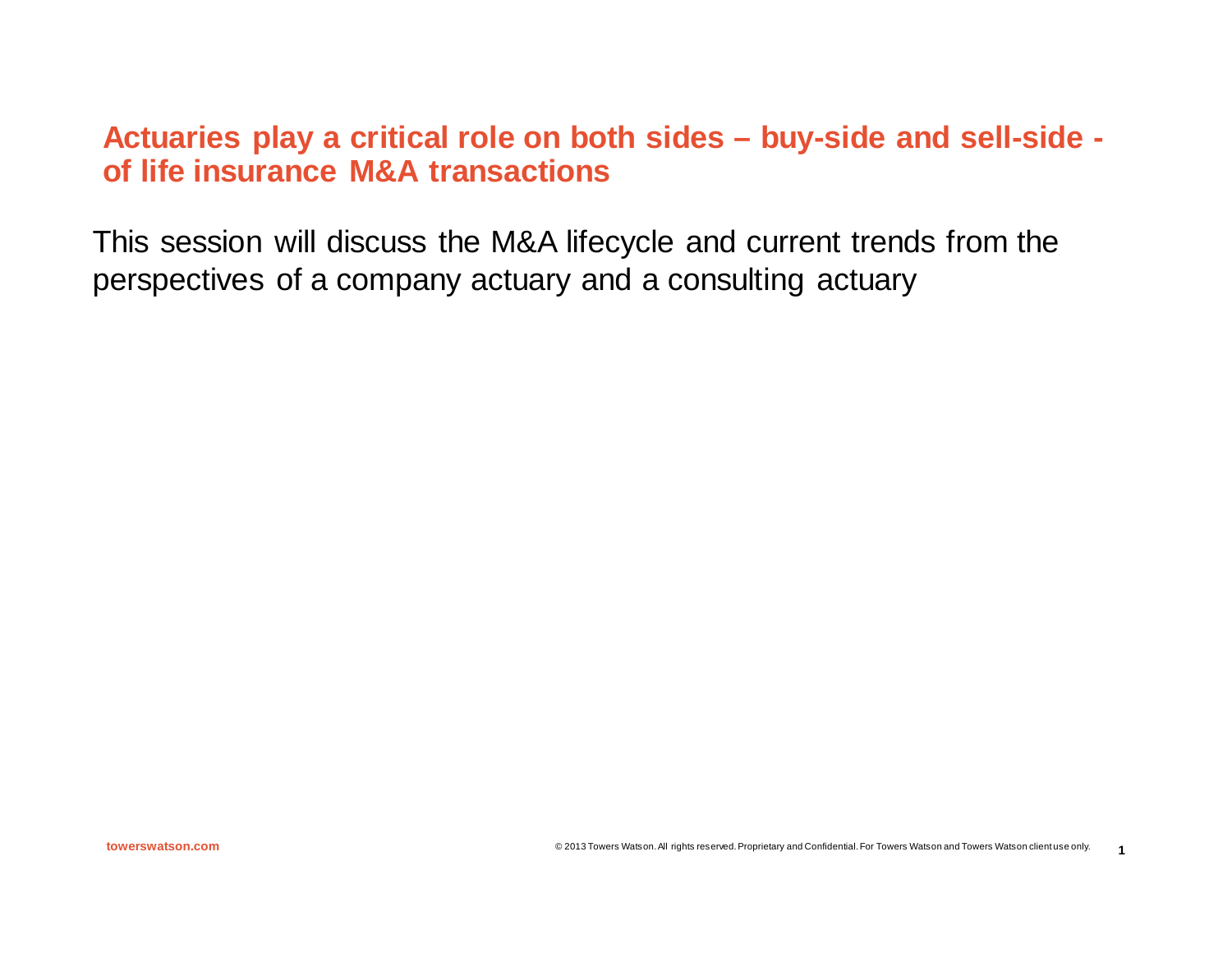# **Actuaries can be involved in a wide range of aspects of the M&A lifecycle — from strategy formulation through implementation**

# **1 Before the deal <b>1 1 Strategy & Planning 2 2 Due Diligence 2 3**

- Strategy formulation and international/regional market education
- Initial assessment and review of alternative options
- Windshield appraisals of potential targets

During the deal

- Financial and strategic due diligence
- Distribution due diligence and strategy
- Transaction structuring
- Buy- and sell-side support
- Negotiation support
- Regulatory filings
- After the deal **Implementation**
- $\bullet$  Integration planning
- Purchase accounting
- Post-merger integration/ execution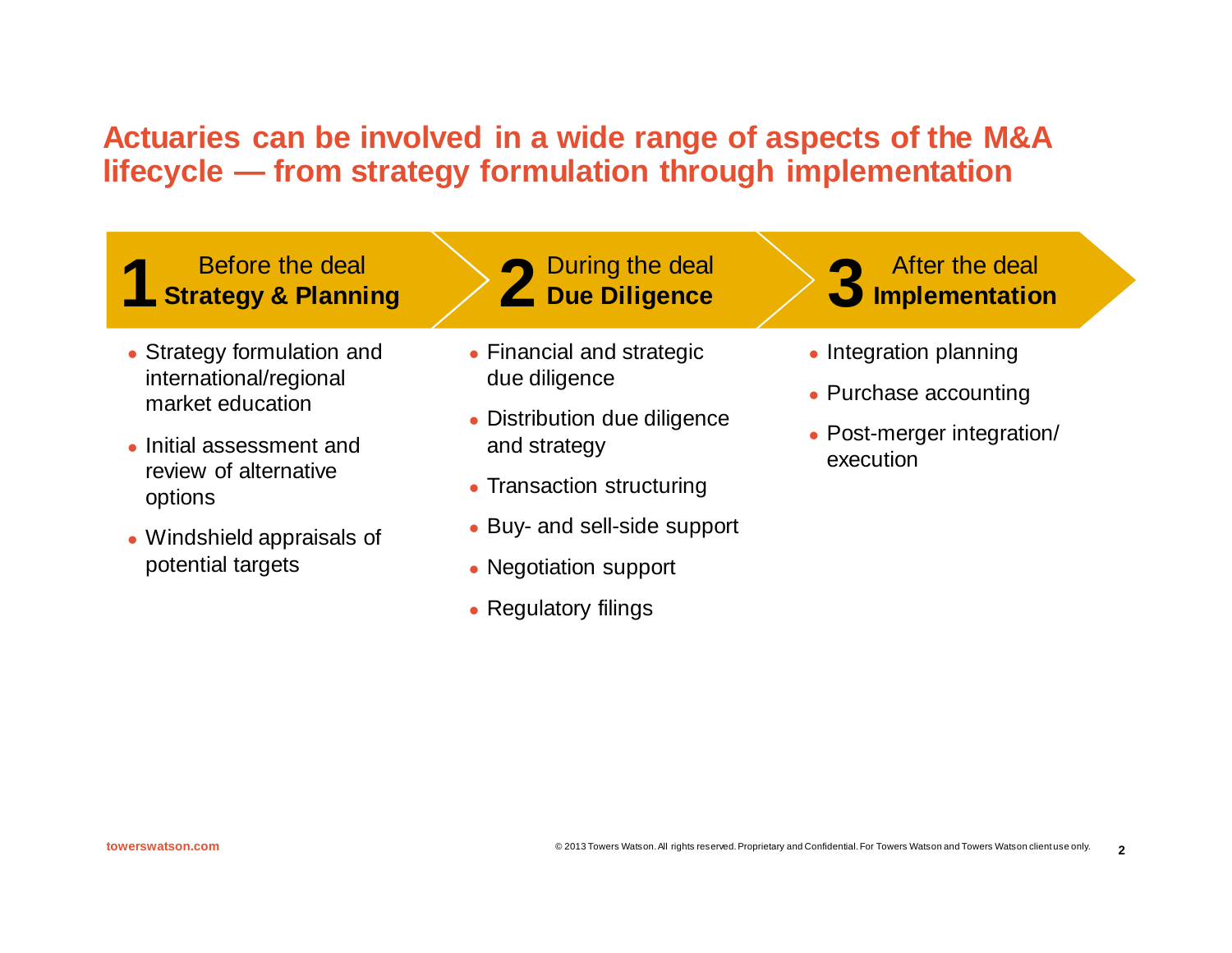# **The Actuarial Appraisal — What is it?**

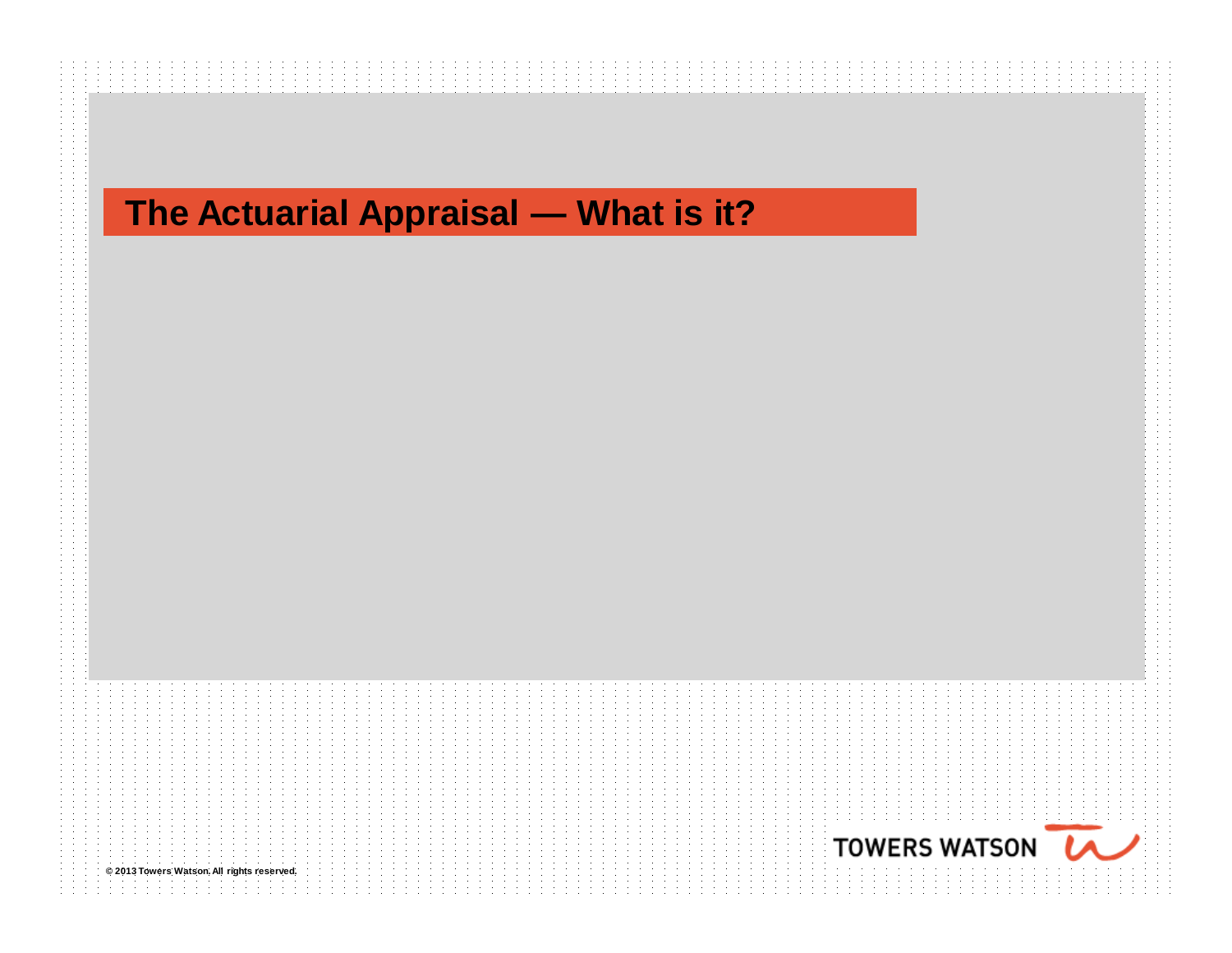## **The appraisal value of a life insurance company can be broken down into three components:**



**The cost of capital must be considered in the calculations above**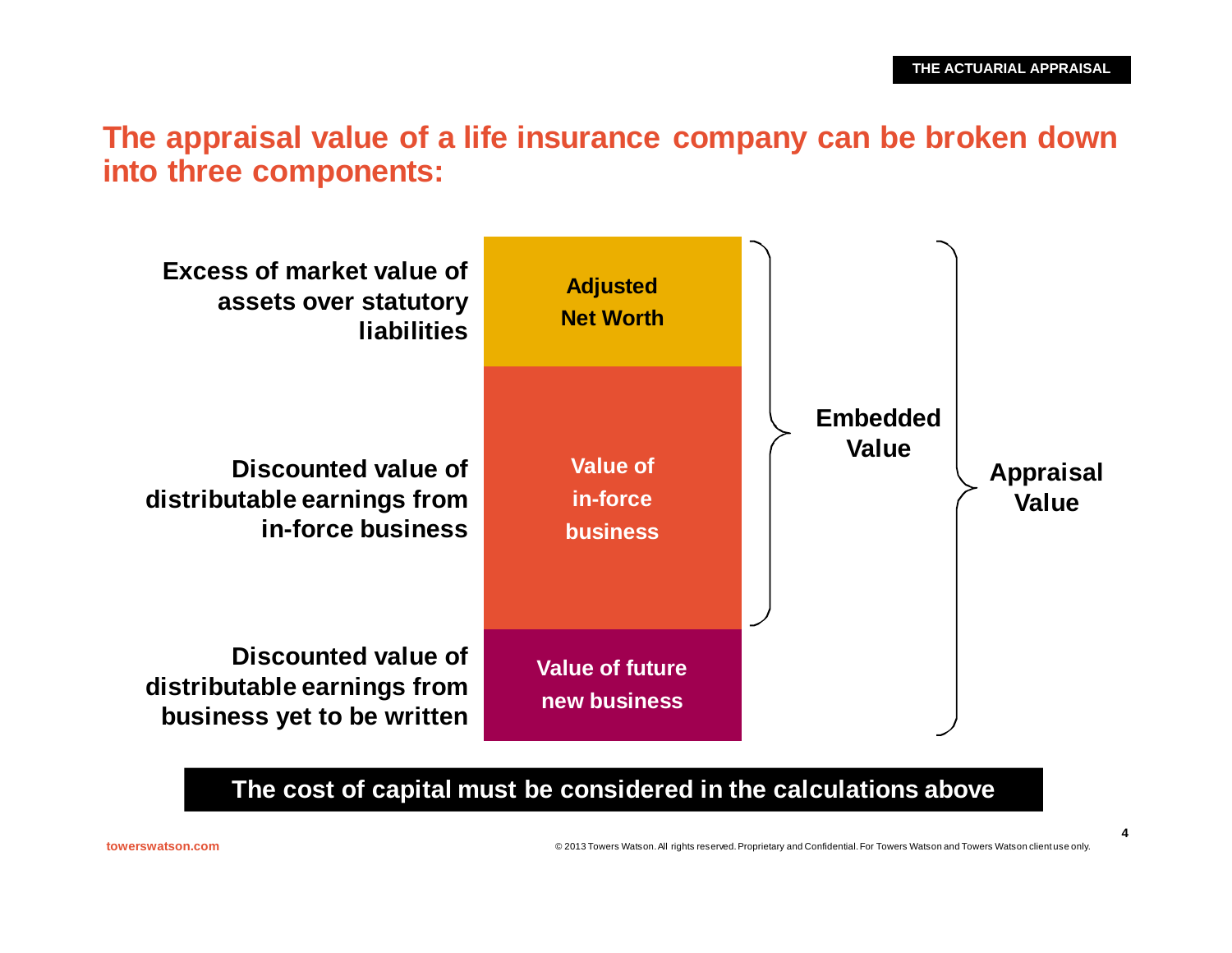**5**

# **Adjusted net worth ("ANW")**

- Adjusted net worth is valued at after-tax market value
- The starting point for adjusted net worth is statutory capital and surplus taken directly from the statutory statement
- Adjustments may consist of:
	- Asset Valuation Reserve ("AVR")
	- Interest Maintenance Reserve ("IMR")
	- $\bullet$  Non-admitted assets  $\leftarrow$  to the extent they have realizable value
	- **Certain tax adjustments such as material book to tax carrying value** differences in the assets and the impact of the existing DAC tax balance
	- $\bullet$  Market value adjustment in order to mark-to-market any assets supporting surplus
	- Miscellaneous items more appropriately classified in adjusted net worth rather than the value of in-force business, such as unauthorized reinsurance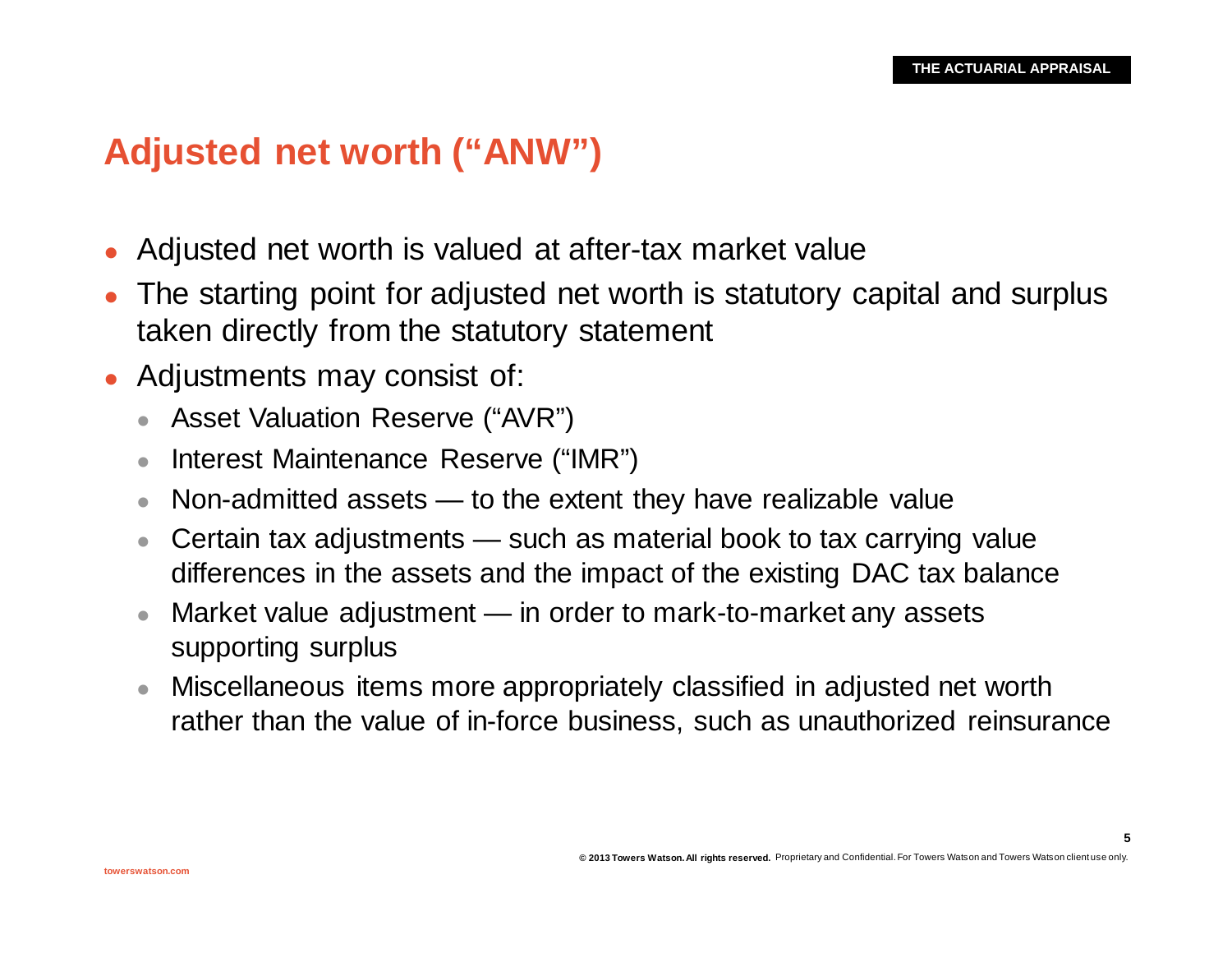**The value of in-force business combines expected future profits from all past generations of business**



**towerswatson.com** © 2013 Towers Watson. All rights reserved. Proprietary and Confidential. For Towers Watson and Towers Watson client use only.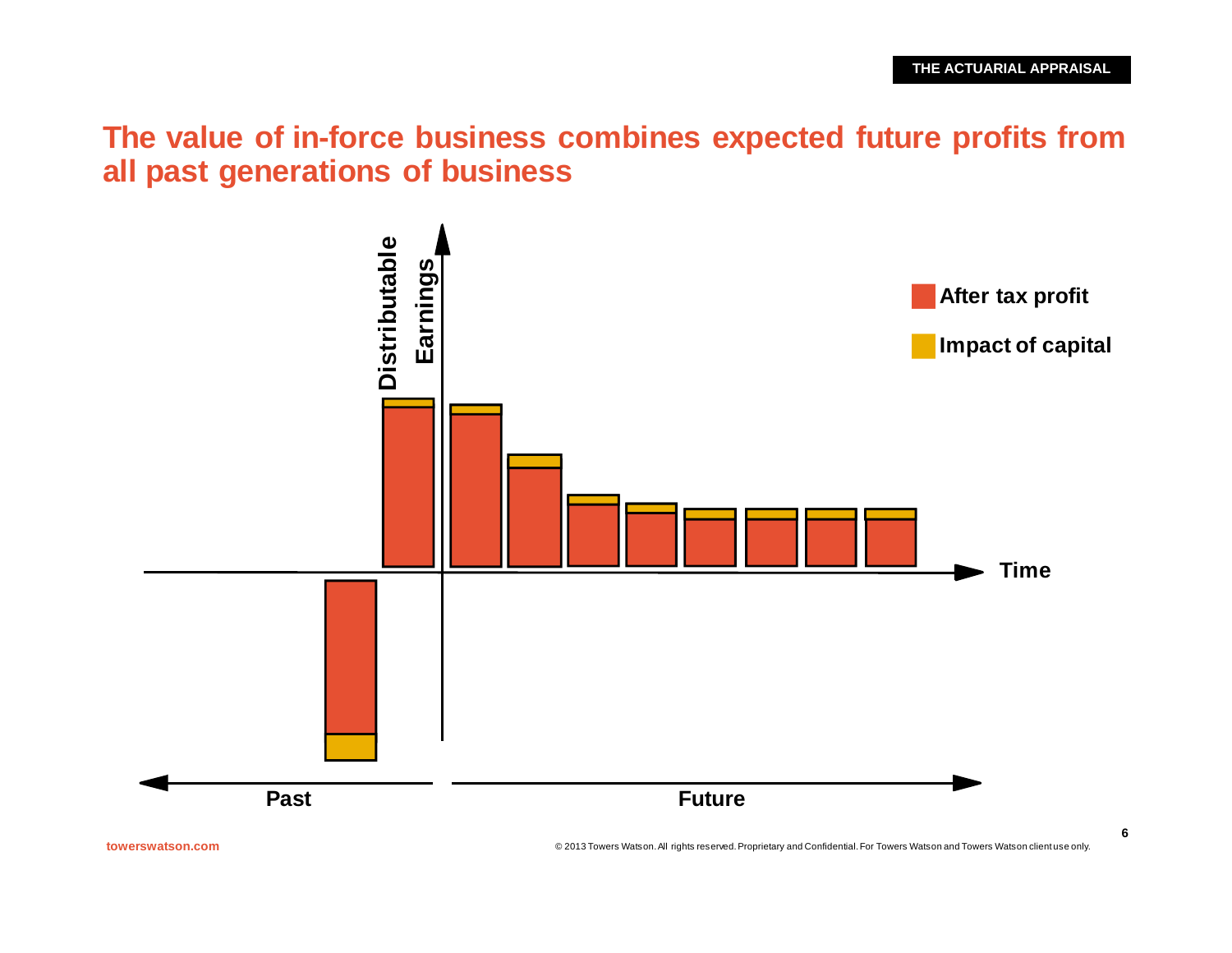# **The value of in-force business is the present value of distributable earnings from in-force business**

- Requires models of assets and liabilities for all significant lines of in-force business
- <sup>l</sup> Spreadsheets or simplified valuation techniques may be used for less significant businesses
	- Depending on the nature of the business, stochastic projection techniques may be required for some product lines or a simplified allowance for the expected cost of material options and guarantees may be appropriate
- Based on best-estimate assumptions
	- Operational
		- Mortality
		- Persistency
		- Expenses
		- Product charges and fees
		- Taxes
		- Capital
	- $\bullet$  Financial

**towerswatson.com**

- Investment returns
- Inflation
- Discount rate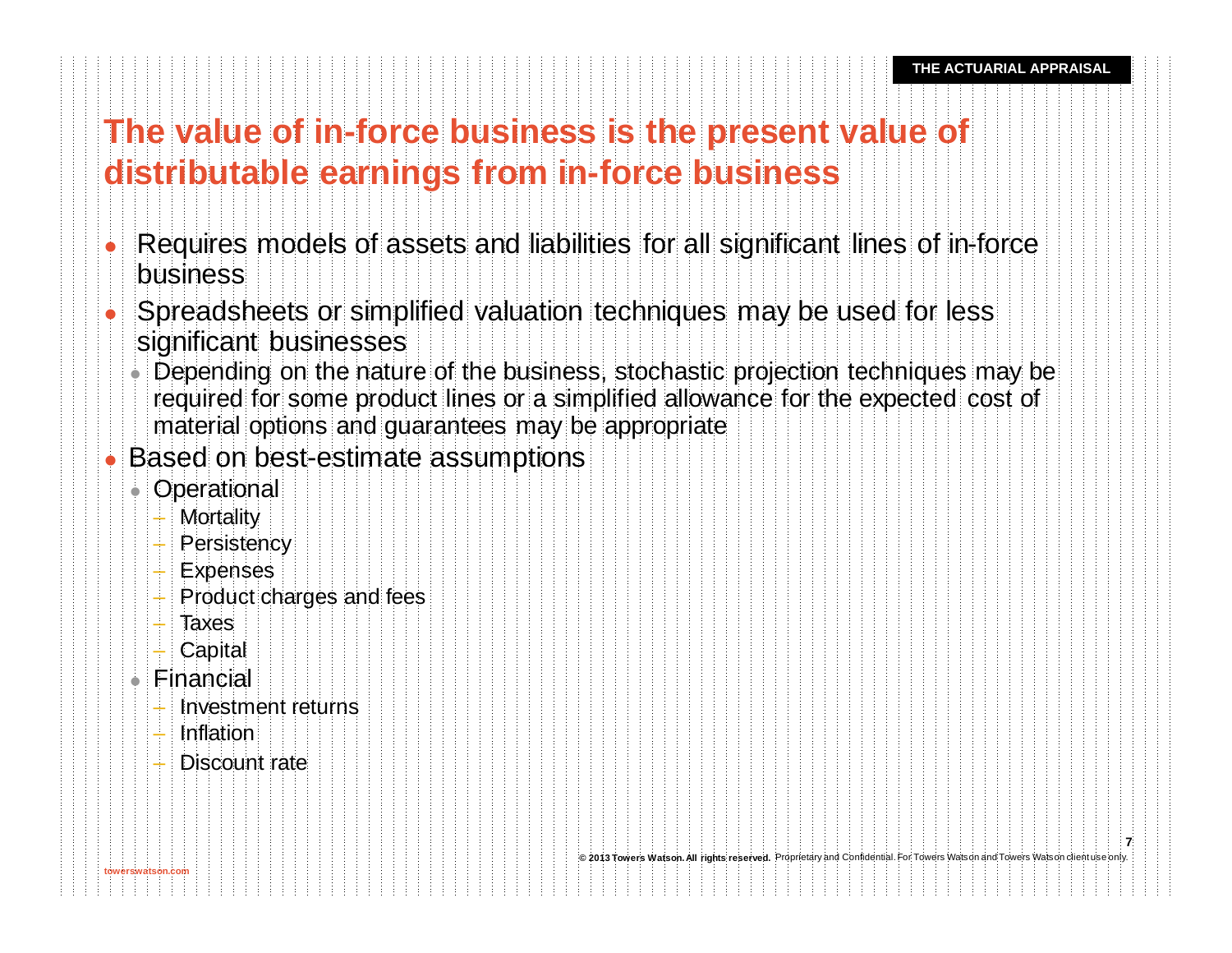## **The value of one year's new business is the present value of expected profits at the point of sale**



**towerswatson.com** © 2013 Towers Watson. All rights reserved. Proprietary and Confidential. For Towers Watson and Towers Watson client use only.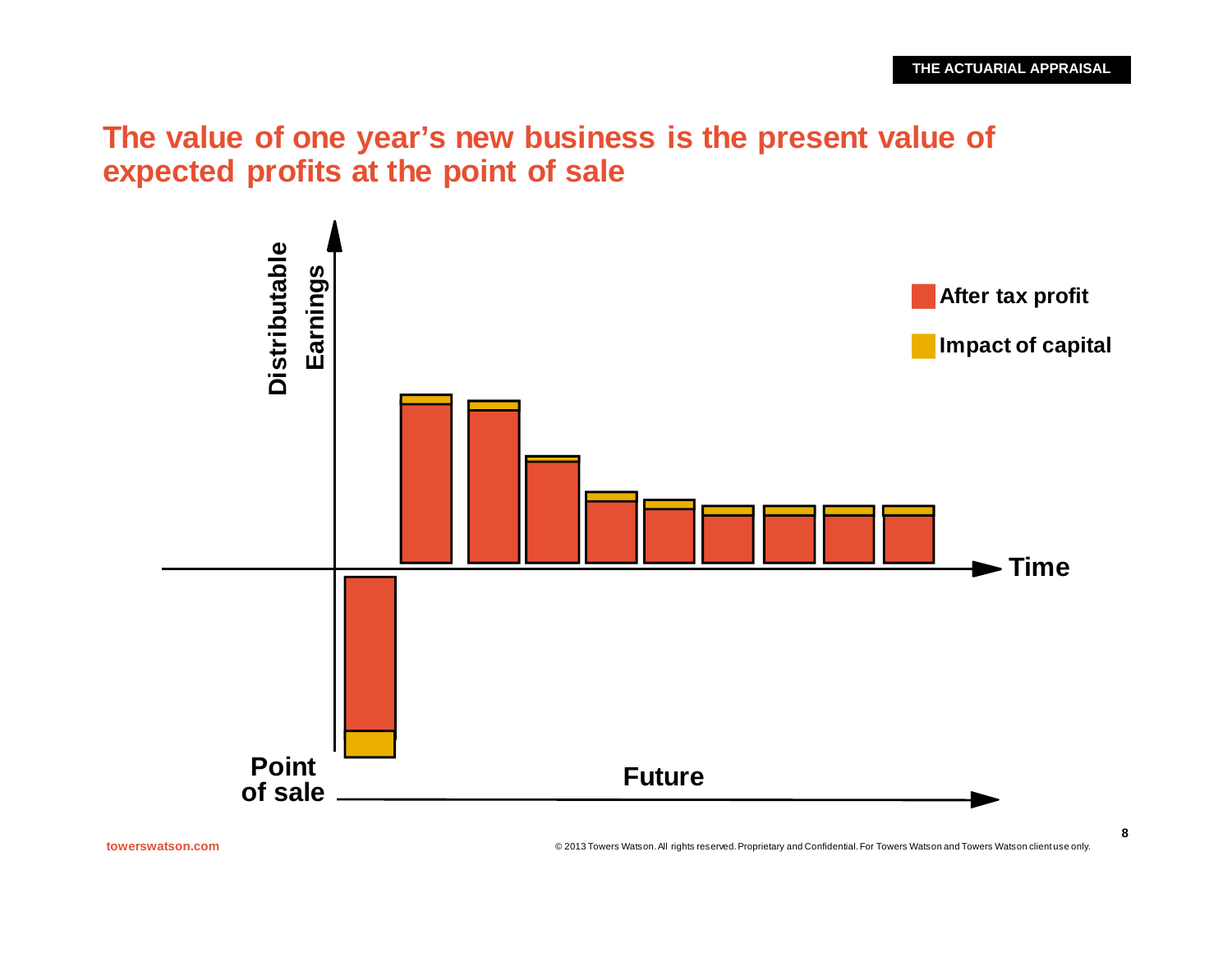# **The value of new business is calculated in a similar manner to the value of in-force business…**

- …Except that business expected to be written in the future is valued
- <sup>l</sup> Products and amounts of business projected will be developed to be consistent with current operating plans
- "Value" emerges to the extent that the statutory internal rate of return (on an after tax, after cost of capital basis) exceeds the risk discount rates employed
- The value of new business generally reflects the business expected to be written in the 5 to 10-year period following the valuation date
	- New business production, profitability and future growth assumptions are often hotly debated between prospective buyers and sellers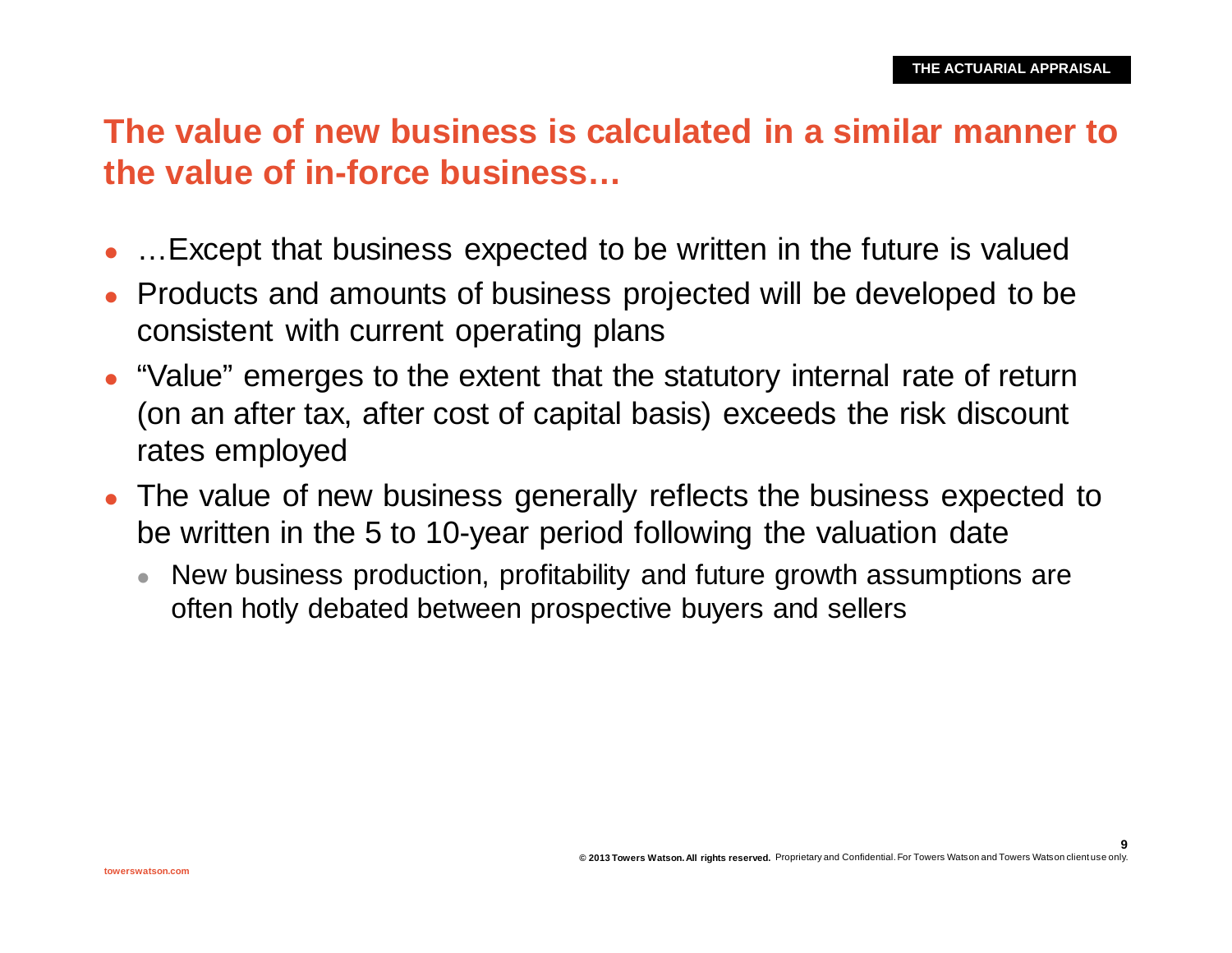# **In most actuarial appraisals, the cost of capital is reflected in both the value of in-force business and value of new business**

- A certain level of capital and surplus must be retained as target surplus
- A cost is associated with holding target surplus if the after-tax yield rate on assets assumed to support target surplus is lower than the assumed discount rates
- The cost of capital is derived as follows: Present Value of After-Tax Release of Target Surplus less Initial Target Surplus Amount
- Required capital can be defined as a percentage of the NAIC riskbased capital ("RBC") formula
- A typical level of RBC used in appraisals is 300% of Company Action Level
- The cost of capital is calculated separately for the value of in-force business and the value of future new business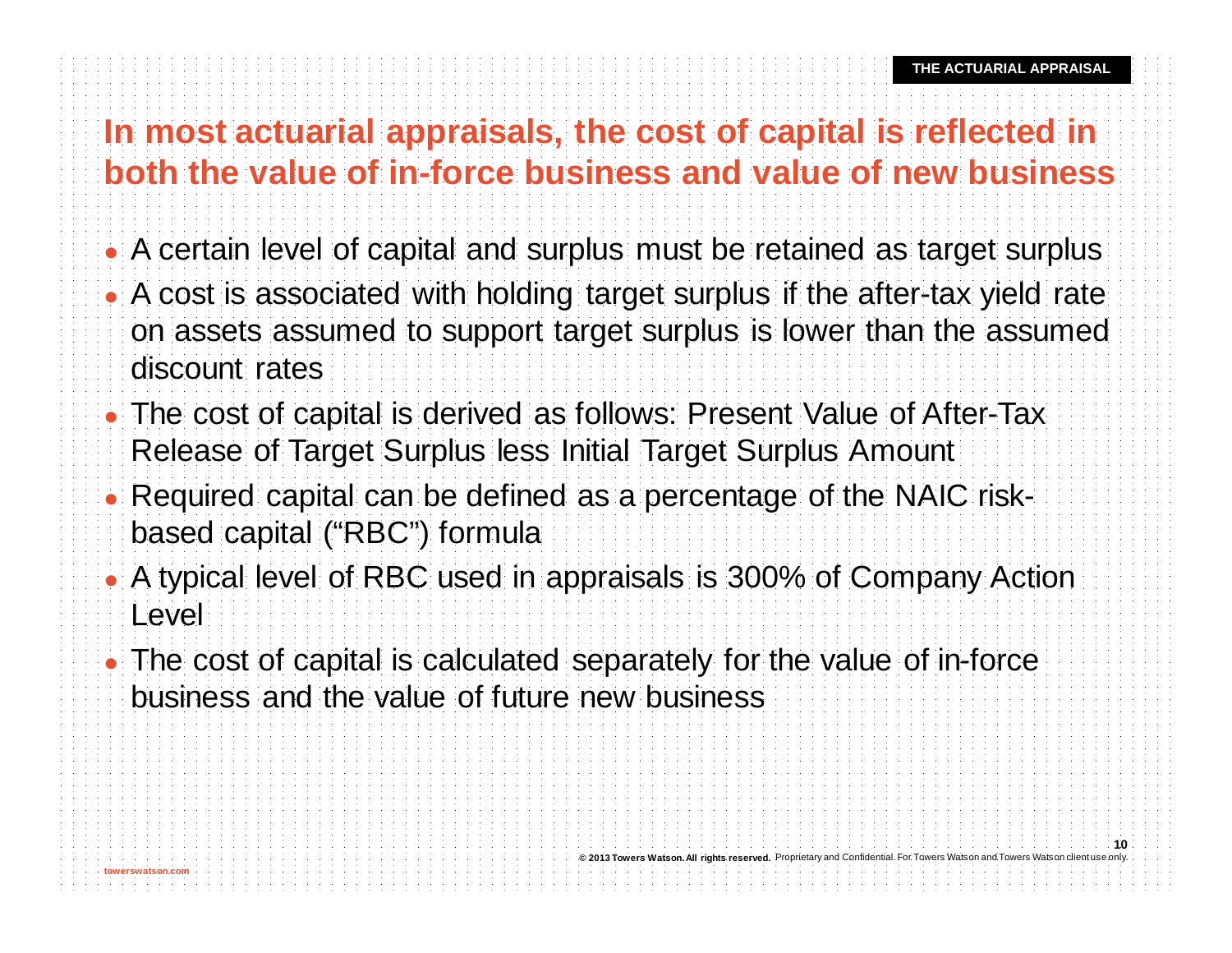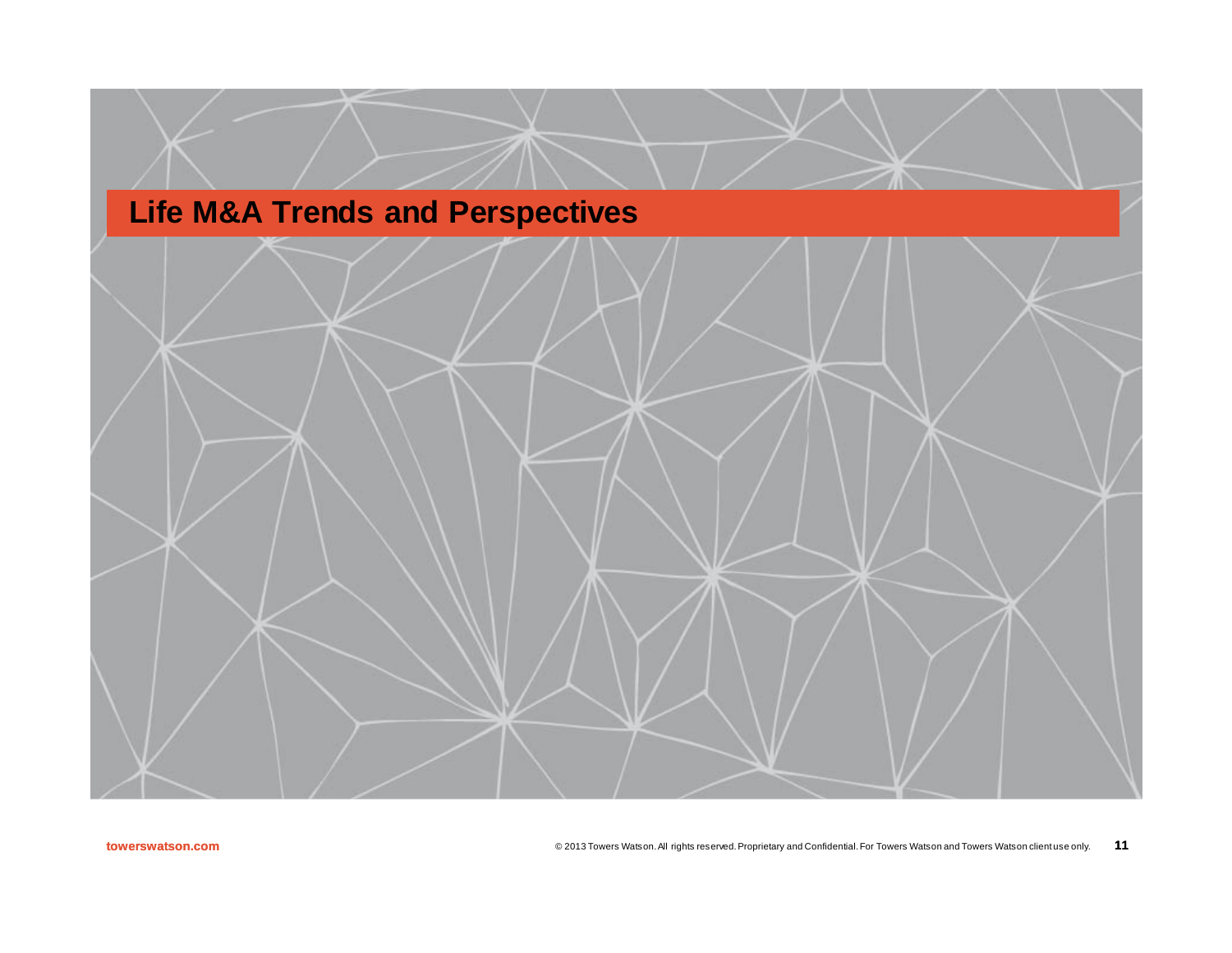#### **Insurance M&A transaction activity varied from year to year over the last twelve years… but it is on the rise again**

#### **Number of Deals** 29 25 19 20 <sup>56</sup> 70 13 | 12  $\Omega$  2001 2002 2003 2004 2005 2006 2007 2008 2009 2010 2011 2012 Life & Health **Managed Care** Property & Casualty **Total Total Total Total Total Total Total Total Total Total Total Total Total**

**Total Number by Year by Target Sector (2000 – 2012) (Each Year Total = Number of M&A Activities Announced)**

Note: Only includes deals where the target is based in the U.S. Reflects data at deal announcement event. Terminated deals are included. Multiline categorized based on Buyer Insurance Sector.

Source: SNL Insurance M&A Transactions.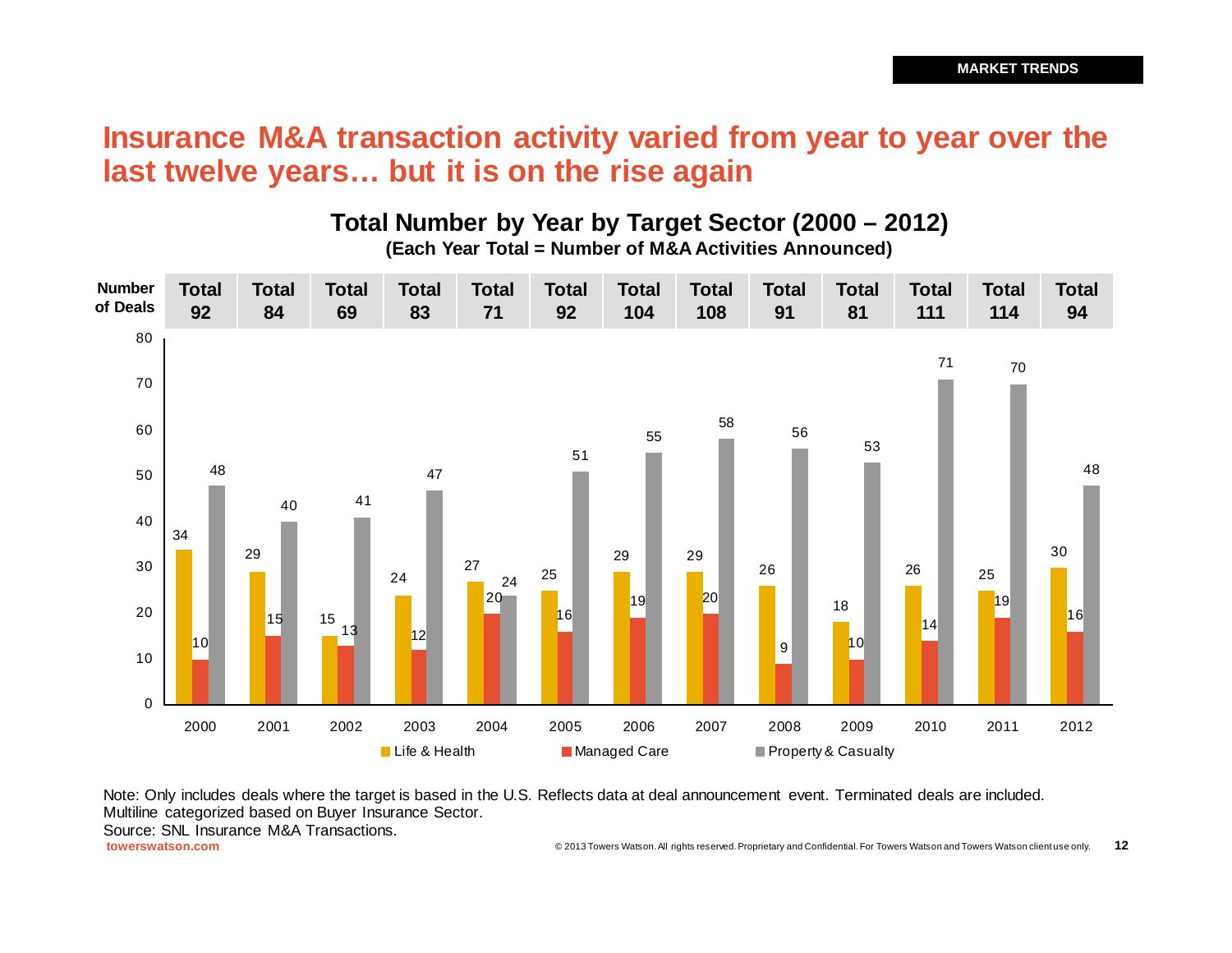# **Summary of Life M&A Deals Since July 2012**

| <b>Deal</b>                                  | Ann. Date | <b>Deal Value (\$MM)</b>                    |
|----------------------------------------------|-----------|---------------------------------------------|
| <b>Global Atlantic Financial/Forethought</b> | 09/26/13  | undisclosed                                 |
| Resolution Group/Allstate (Lincoln Benefit)  | 07/17/13  | 600                                         |
| Berkshire/Hartford Life International        | 06/27/13  | 285                                         |
| <b>SCOR/Generali</b>                         | 06/03/13  | 902                                         |
| Global Atlantic Financial/Athene/Aviva       | 05/01/13  | undisclosed                                 |
| Protective Life/AXA                          | 04/10/13  | 1,060                                       |
| American Enterprise/Lincoln Mutual           | 03/05/13  | undisclosed                                 |
| Berkshire/Cigna                              | 02/04/13  | undisclosed                                 |
| <b>Prosperity Life/SBLI Mutual</b>           | 01/30/13  | undisclosed                                 |
| Athene/Aviva                                 | 12/21/12  | 1,550                                       |
| Guggenheim/Sun Life                          | 12/17/12  | 1,350                                       |
| <b>Prudential Financial/Hartford</b>         | 09/27/12  | 615                                         |
| MassMutual/Hartford                          | 09/04/12  | 400                                         |
| Enstar/HSBC                                  | 09/06/12  | 180                                         |
| Guggenheim/Industrial Alliance               | 08/16/12  | undisclosed                                 |
| Athene/Presidential Life                     | 07/12/12  | 415                                         |
| *Statutory basis, where available.           |           | Source: SNL Financial, PitchBook Data, Inc. |

**towerswatson.com Exercise 2013 Towers Watson. All rights reserved. Proprietary and Confidential. For Towers Watson and Towers Watson client use only. 13**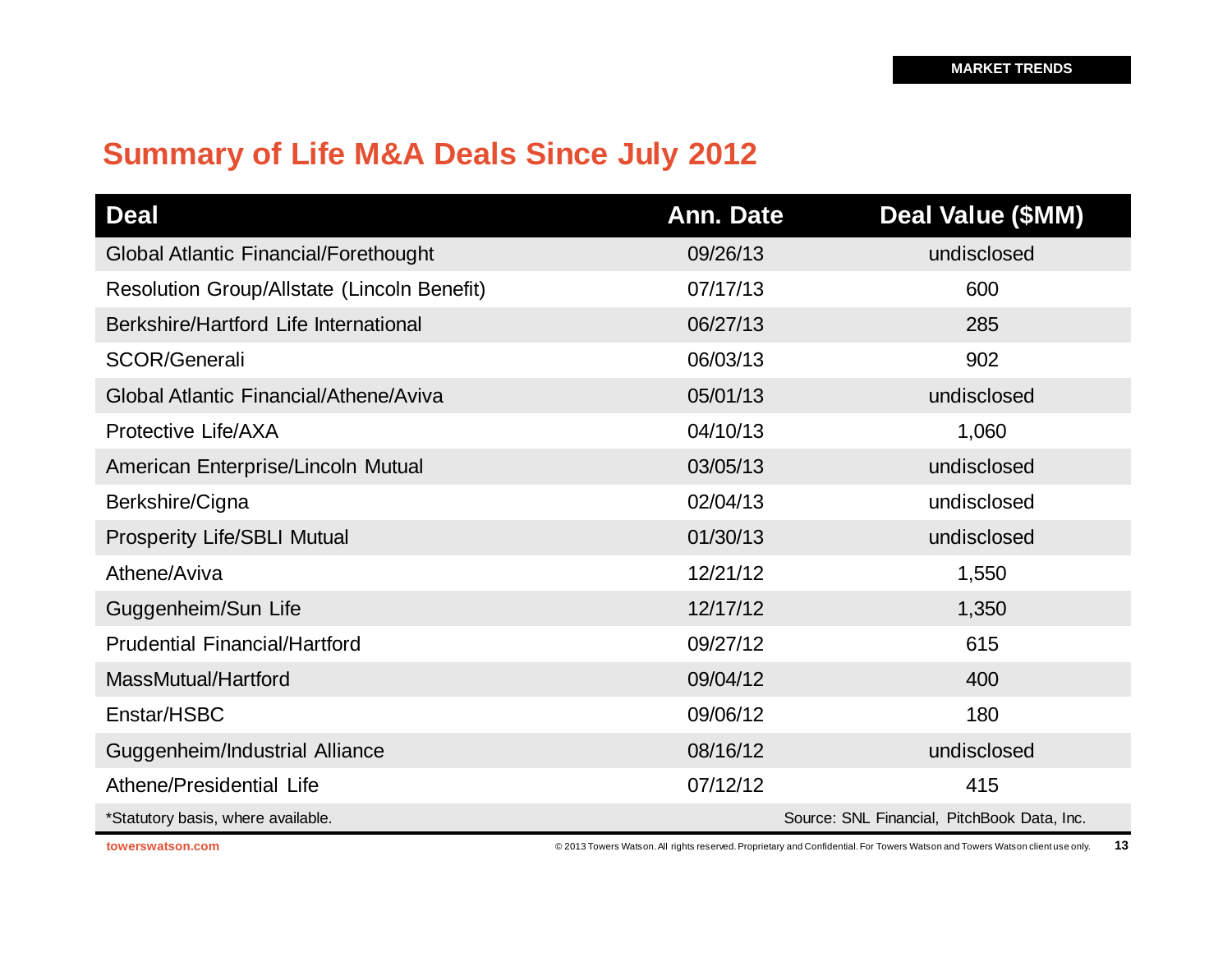**14**

## **Buyer motivations**

- General Buyer Perspectives
	- Several of the deals involve distressed properties and/or highly motivated sellers, where the purchase price is significantly below book value, with the opportunity for significant upside
- Private Equity Perspectives
	- A number of deals are in part motivated by PE firms wanting assets under management, believing they can earn substantially higher investment returns than were achieved with the previous investment philosophy
	- <sup>l</sup> Most deals include some kind of an improved capital positioning (e.g., offshore entities, capital "arbitrage" regarding investment vehicles)
	- Some deals are motivated in part by tax benefits
- **Insurance Company Perspectives** 
	- Some insurers have been able to improve diversification and/or grow in areas that have been difficult to achieve through organic means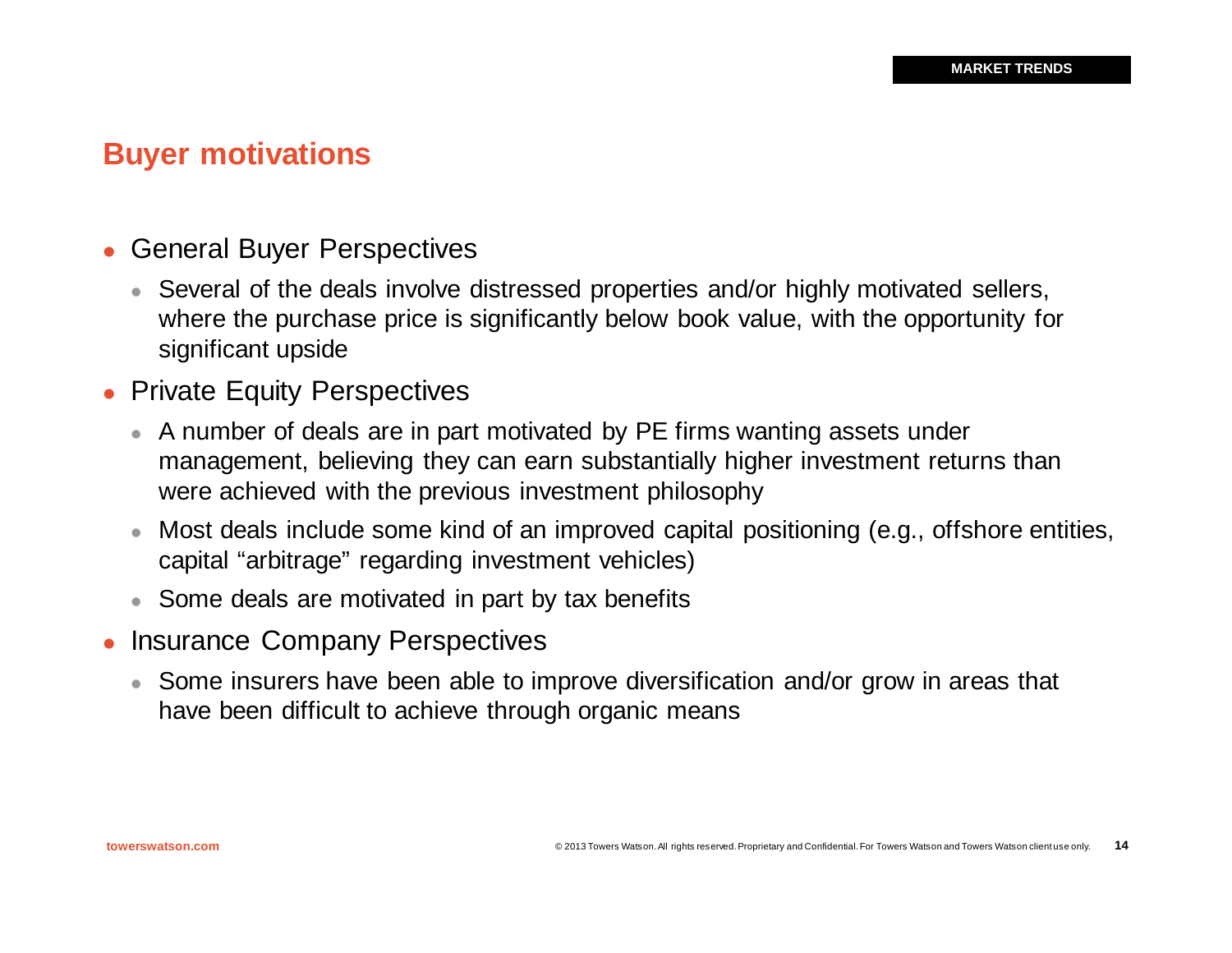#### **Seller motivations**

- Sellers are looking to exit from non-core businesses either in terms of product types (e.g., The Hartford sales of two businesses, Allstate sale of Surety Life, Sun Life Financial) or regions (e.g., Aviva) or distribution systems (Allstate sale of Lincoln Benefit Life)
- Some sales have been designed to improve the risk profile and/or capital positioning of the remaining entity
- Some sellers have had few other options outside of a sale
	- In certain cases, existing management has maintained a degree of control and continued involvement following the transaction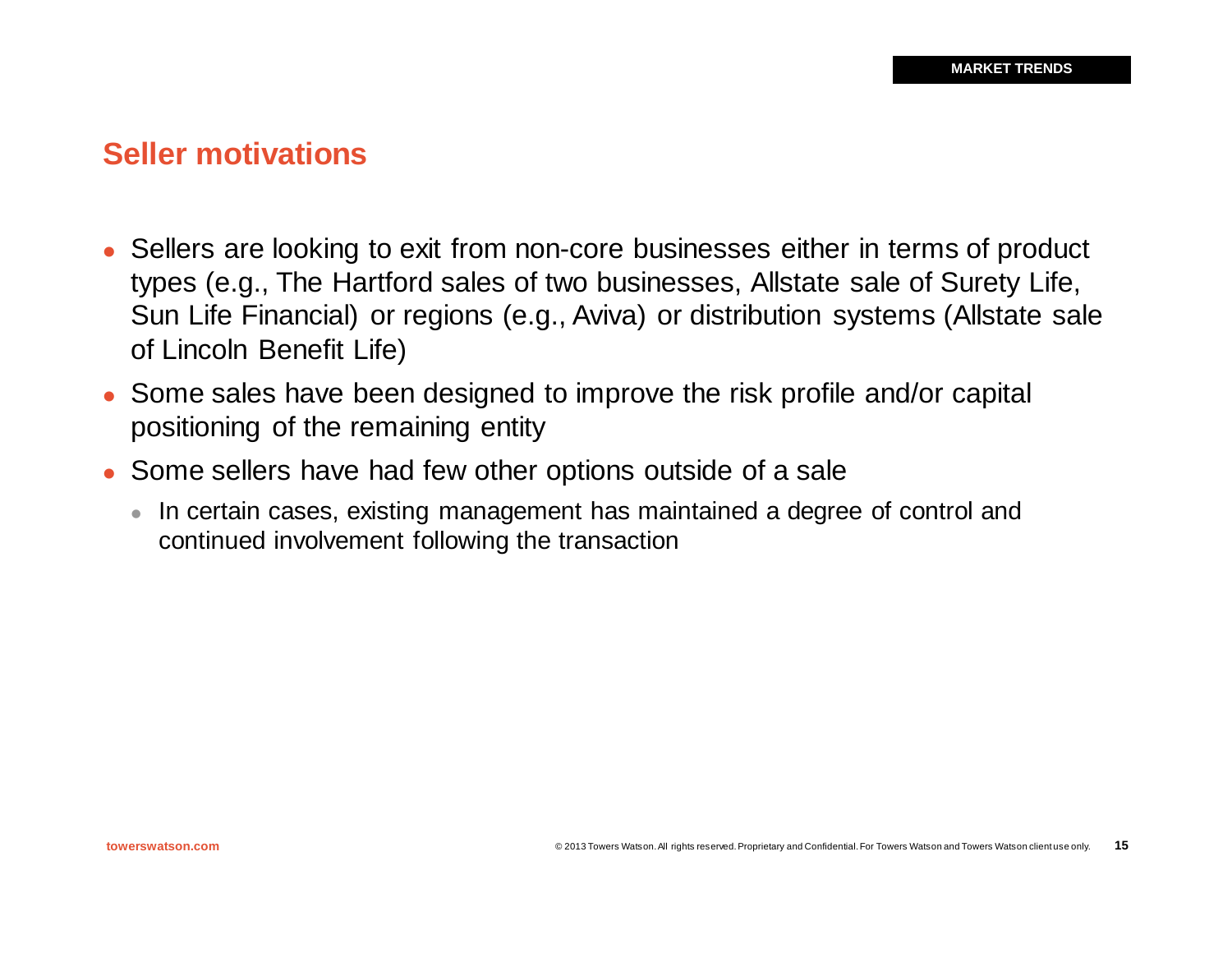#### **A few continuing themes may fuel further activity**

- <sup>l</sup> Many deals have included multiple prospective buyers involved in a competitive environment
- New potential sellers may emerge, emboldened by prior deal results
- Prospective buyers who were not the winning bidder in a previous deal may have increased motivations and pressure from investors
- Private Equity firms are expected to continue/expand activities
	- Potential for further activity from firms like Guggenheim and Athene Re, to further build off of their existing platform
	- Athene Re "wannabes" emerging
	- Some PE firms are seeking run-off blocks and a quick turnaround, while others are considering growth opportunities
- Several foreign-owned insurers have emerged who are seriously considering expansion in the U.S.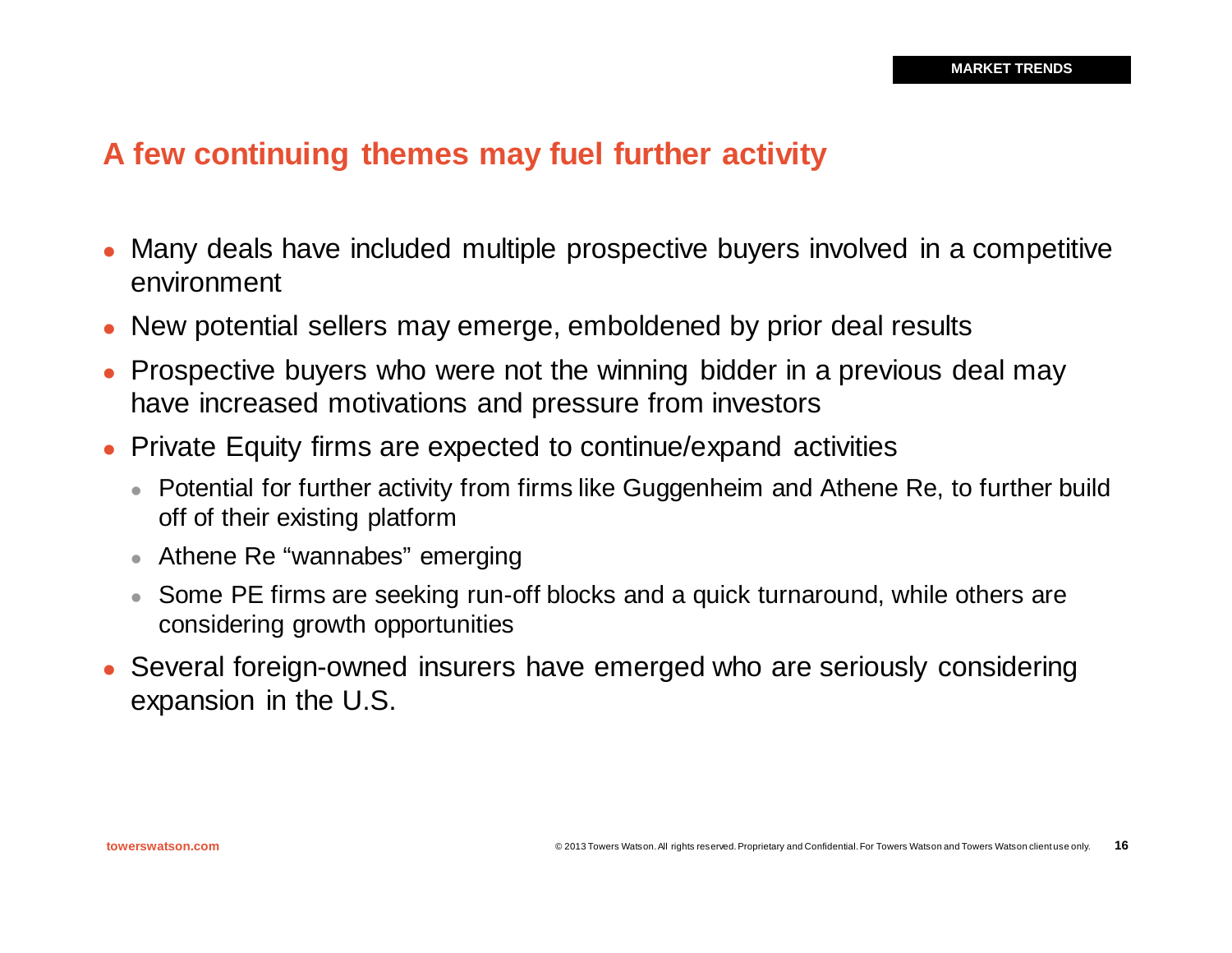# **Regulatory oversight**

- Regulators are concerned with PE and Hedge Funds acquiring insurance companies
- <sup>l</sup> PE horizon too short-term focused
- PE and insurance objectives are not aligned
	- Maximize financial returns in the near term vs. ensuring retirement benefits for policyholders
- Before approval, the regulators are seeking:
	- Transparency
	- **Disclosure**
	- Enhanced capital requirements
	- Better understanding of the PE philosophy in the insurance/annuity marketplace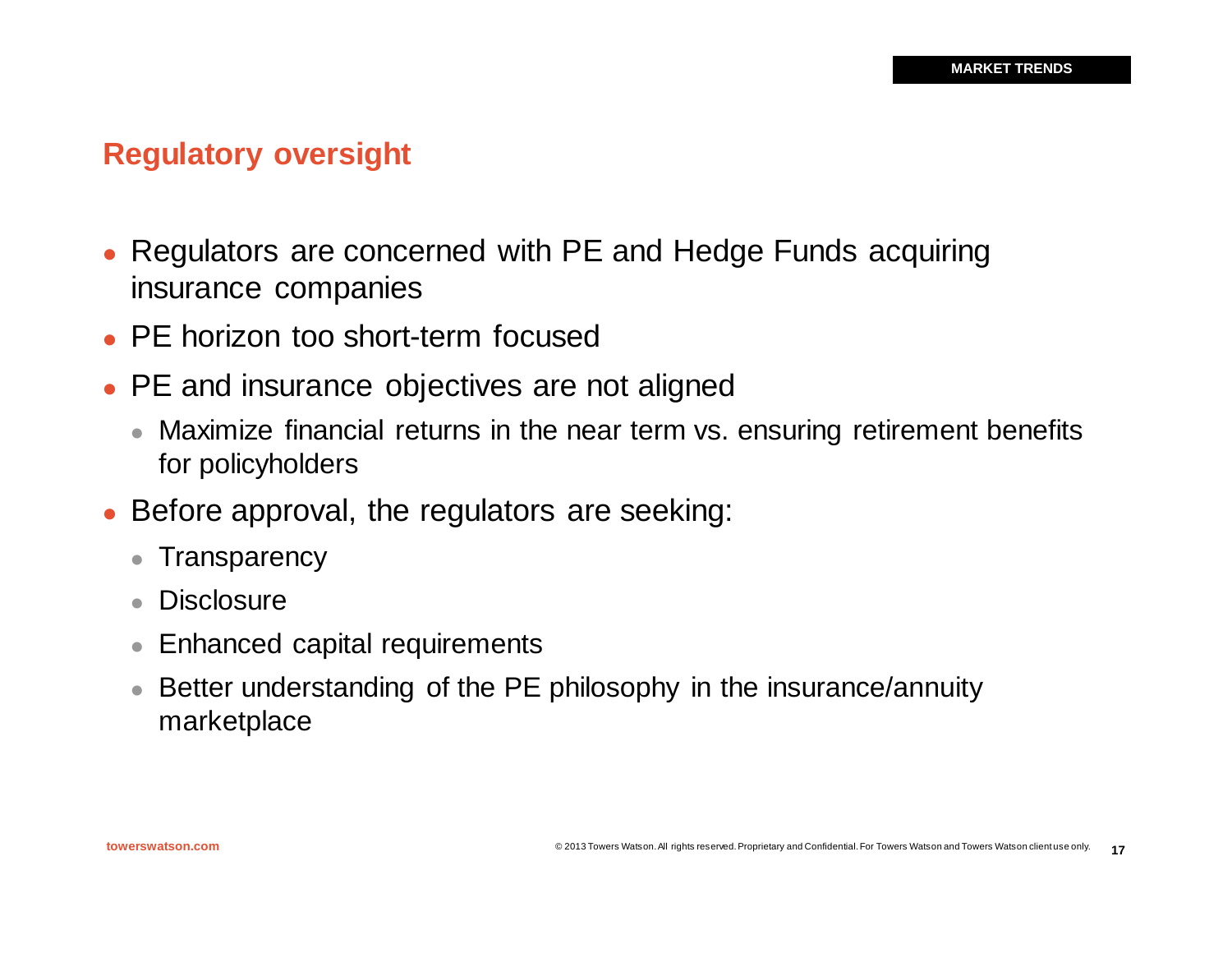## **Regulatory oversight (continued)**

- The Guggenheim/Sun Life transaction closed with the following capital and transparency requirements introduced by the NYDFS:
	- Guggenheim required to maintain Sun Life New York's capital at a minimum of 450% RBC
	- \$200 million trust fund established, to replenish capital if it falls below 450% RBC
	- Trust fund will be separate from Sun Life New York's other funds, and held for at least 7 years
	- Any changes to plan of operations including investments, dividends, and reinsurance will require prior approval from NYDFS
	- RBC level reports must be filed quarterly
	- Additional items on corporate structure and operations must be disclosed to **NYDES**